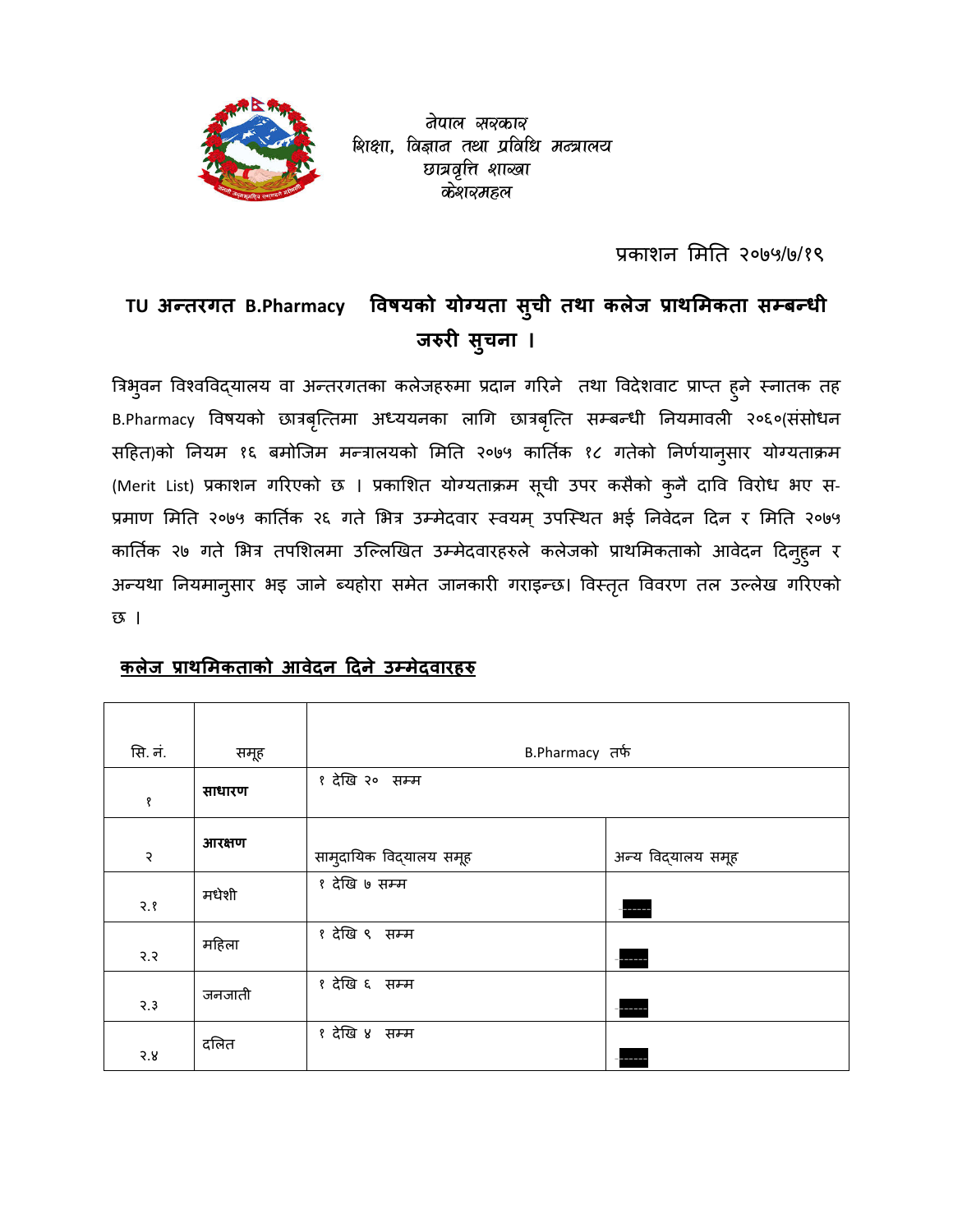### **Government of Nepal**

### **Ministry of Education, Science & Technology**

**Scholarship Section** 

**Merit List( Based on IOM Entrance 2075)** 

**Subject: B.Pharmacy** 

**Group: General** 

| SN             | <b>Online</b><br>Reg.<br>No. | <b>Entrance</b><br>Roll No. | <b>Candidate's Name</b>    | Gender | <b>Score</b><br>% | <b>Rank</b> | <b>MoEST</b><br>Rank |
|----------------|------------------------------|-----------------------------|----------------------------|--------|-------------------|-------------|----------------------|
| 1              | 3708                         | 24181                       | <b>BIJETA GELAL</b>        | Female | 76                | 12          | 1                    |
| 2              | 3603                         | 24031                       | SANAM BHASIMA              | Male   | 73                | 15          | $\overline{2}$       |
| 3              | 3484                         | 24978                       | NIRAJ GHIMIRE              | Male   | 73                | 16          | 3                    |
| 4              | 3329                         | 24850                       | RAJ BIKRAM SHAH            | Male   | 71                | 18          | 4                    |
| 5              | 3853                         | 24646                       | <b>ALISHA RIJAL</b>        | Female | 71                | 19          | 5                    |
| 6              | 3938                         | 24832                       | RISHMA SHRESTHA            | Female | 71                | 21          | 6                    |
| $\overline{7}$ | 4478                         | 23172                       | RUPA TIMILSINA             | Female | 71                | 22          | $\overline{7}$       |
| 8              | 3690                         | 24883                       | BIKASH KUMAR MANDAL        | Male   | 69                | 26          | 8                    |
| 9              | 4176                         | 24809                       | PREETI KUMARI SAH          | Female | 68                | 28          | 9                    |
| 10             | 4854                         | 23656                       | GOBINDRA KUMAR YADAV       | Male   | 68                | 29          | 10                   |
| 11             | 3776                         | 23082                       | OMIKA DANGOL               | Female | 68                | 30          | 11                   |
| 12             | 4848                         | 24402                       | MAHABIR CHAUDHARY<br>THARU | Male   | 68                | 32          | 12                   |
| 13             | 3662                         | 23029                       | SAMEER HUSSAIN             | Male   | 67                | 33          | 13                   |
| 14             | 3945                         | 23240                       | <b>BIKASH KUMAR MAHATO</b> | Male   | 67                | 34          | 14                   |
| 15             | 4456                         | 23392                       | SHABNAM KHATUN             | Female | 67                | 35          | 15                   |
| 16             | 4431                         | 23891                       | SANJEEV SINGH              | Male   | 67                | 36          | 16                   |
| 17             | 4084                         | 24490                       | SAKCHHYAM TIMSINA          | Male   | 67                | 40          | 17                   |
| 18             | 4302                         | 23071                       | RISHAV MARASINI            | Male   | 66                | 41          | 18                   |
| 19             | 3677                         | 24381                       | BISHAL DHAKAL              | Male   | 66                | 43          | 19                   |
| 20             | 3866                         | 23915                       | PRISMA SUYAL               | Female | 66                | 45          | 20                   |
| 21             | 3707                         | 24186                       | ANJU CHAUDHARY             | Female | 65                | 50          | 21                   |
| 22             | 4047                         | 24774                       | GEETA SAH                  | Female | 64                | 52          | 22                   |
| 23             | 3562                         | 23010                       | <b>RANJIT SHRESTHA</b>     | Male   | 63                | 58          | 23                   |
| 24             | 4723                         | 23445                       | JIWAN KUMAR GUPTA          | Male   | 62                | 59          | 24                   |
| 25             | 3494                         | 24351                       | Laxmi KUMARI SAH           | Female | 61                | 63          | 25                   |
| 26             | 4727                         | 23840                       | APSON PIYA                 | Male   | 61                | 64          | 26                   |
| 27             | 3860                         | 24830                       | NITESH KUMAR SHAH          | Male   | 60                | 69          | 27                   |
| 28             | 3426                         | 23315                       | PRADEEP KUMAL              | Male   | 60                | 70          | 28                   |
| 29             | 4335                         | 24989                       | SAGAR K.C.                 | Male   | 59                | 75          | 29                   |
| 30             | 3676                         | 24912                       | SIBANI KUMARI SAH          | Female | 59                | 77          | 30                   |
| 31             | 4110                         | 23658                       | <b>DEEPAK GR</b>           | Male   | 59                | 81          | 31                   |
| 32             | 4826                         | 24587                       | <b>DURGA ADHIKARI</b>      | Female | 57                | 94          | 32                   |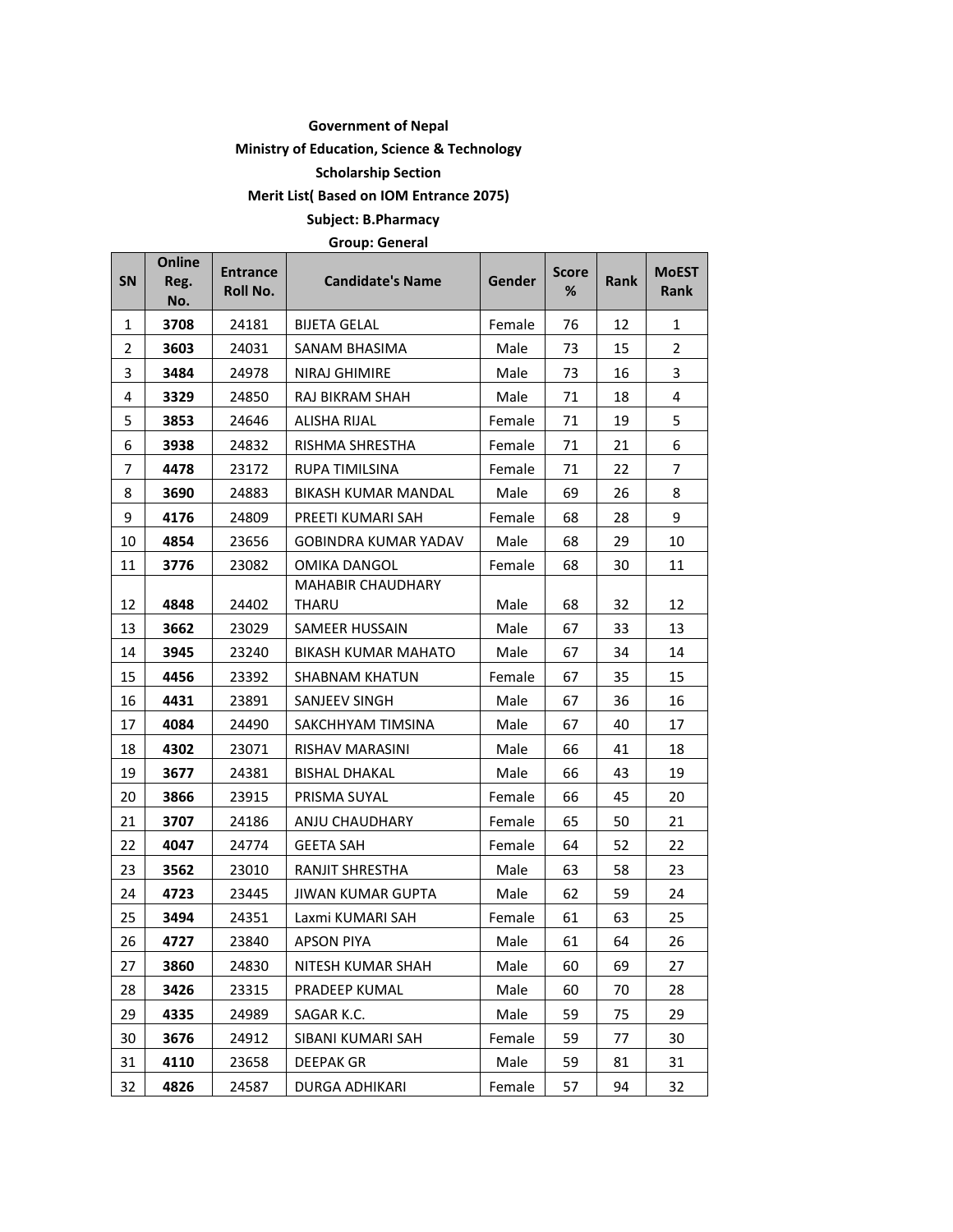|    |      |       | JYANENDRA KUMAR        |        |    |     |    |
|----|------|-------|------------------------|--------|----|-----|----|
| 33 | 4131 | 23574 | MANDAL                 | Male   | 57 | 99  | 33 |
| 34 | 3760 | 23261 | SUROSKA ARYAL          | Female | 57 | 100 | 34 |
| 35 | 3728 | 24514 | <b>GANGADHAR YADAV</b> | Male   | 57 | 101 | 35 |
| 36 | 4160 | 24228 | ANUPAMA GAHATRAJ       | Female | 57 | 102 | 36 |
| 37 | 4082 | 23944 | JUNU SUKUBHATTU        | Female | 56 | 111 | 37 |
| 38 | 4208 | 24049 | SANJU KUMARI YADAV     | Female | 56 | 119 | 38 |
| 39 | 3561 | 23087 | SALISHA KARKI          | Female | 55 | 126 | 39 |
| 40 | 4737 | 23275 | ANIL LODH              | Male   | 53 | 150 | 40 |
| 41 | 4571 | 24474 | JAIENDRA BISHWAKARMA   | Male   | 53 | 155 | 41 |
| 42 | 4206 | 23317 | <b>INDRAKANT SAH</b>   | Male   | 53 | 156 | 42 |
| 43 | 4673 | 23426 | PRATIKSHA RANA MAGAR   | Female | 51 | 181 | 43 |
| 44 | 4925 | 23637 | SUPREME SHRESTHA       | Male   | 50 | 187 | 44 |

**Subject:** B.Pharmacy **Reservation Group:** Madheshi

| <b>SN</b>      | Online<br>Reg.<br>No. | <b>Entrance</b><br><b>Roll No.</b> | <b>Candidate's Name</b>  | Gender | <b>Score</b><br>% | <b>Rank</b> | <b>MoEST</b><br><b>Rank</b> |
|----------------|-----------------------|------------------------------------|--------------------------|--------|-------------------|-------------|-----------------------------|
| $\mathbf{1}$   | 4456                  | 23392                              | <b>SHABNAM KHATUN</b>    | Female | 67                | 35          | 1                           |
| $\overline{2}$ | 4723                  | 23445                              | <b>JIWAN KUMAR GUPTA</b> | Male   | 62                | 59          | 2                           |
| 3              | 3676                  | 24912                              | SIBANI KUMARI SAH        | Female | 59                | 77          | 3                           |
|                |                       |                                    | <b>JYANENDRA KUMAR</b>   |        |                   |             |                             |
| 4              | 4131                  | 23574                              | MANDAL                   | Male   | 57                | 99          | 4                           |
| 5              | 3728                  | 24514                              | <b>GANGADHAR YADAV</b>   | Male   | 57                | 101         | 5                           |
| 6              | 4208                  | 24049                              | SANJU KUMARI YADAV       | Female | 56                | 119         | 6                           |
| 7              | 4206                  | 23317                              | <b>INDRAKANT SAH</b>     | Male   | 53                | 156         | 7                           |

**Subject:** B.Pharmacy **Reservation Group:** Female

## **Type of Reservation:** Community School Group

| <b>SN</b>      | <b>Online</b><br>Reg.<br>No. | <b>Entrance</b><br><b>Roll No.</b> | <b>Candidate's Name</b> | Gender | <b>Score</b><br>% | <b>Rank</b> | <b>MoEST</b><br><b>Rank</b> |  |  |
|----------------|------------------------------|------------------------------------|-------------------------|--------|-------------------|-------------|-----------------------------|--|--|
| 1              | 3938                         | 24832                              | RISHMA SHRESTHA         | Female | 71                | 21          | 1                           |  |  |
| $\overline{2}$ | 4456                         | 23392                              | <b>SHABNAM KHATUN</b>   | Female | 67                | 35          | 2                           |  |  |
| 3              | 3707                         | 24186                              | ANJU CHAUDHARY          | Female | 65                | 50          | 3                           |  |  |
| 4              | 3676                         | 24912                              | SIBANI KUMARI SAH       | Female | 59                | 77          | 4                           |  |  |
| 5              | 3760                         | 23261                              | SUROSKA ARYAL           | Female | 57                | 100         | 5                           |  |  |
| 6              | 4160                         | 24228                              | ANUPAMA GAHATRAJ        | Female | 57                | 102         | 6                           |  |  |
| 7              | 4082                         | 23944                              | <b>JUNU SUKUBHATTU</b>  | Female | 56                | 111         | 7                           |  |  |
| 8              | 4208                         | 24049                              | SANJU KUMARI YADAV      | Female | 56                | 119         | 8                           |  |  |
| 9              | 4673                         | 23426                              | PRATIKSHA RANA MAGAR    | Female | 51                | 181         | 9                           |  |  |
|                | .                            |                                    |                         |        |                   |             |                             |  |  |

**Subject:** B.Pharmacy **Reservation Group:** Janajati

**Type of Reservation:** Community School Group

|  |  | SN   Online   Entrance | <b>Candidate's Name</b> | Gender   Score   Rank   MoEST |  |  |  |
|--|--|------------------------|-------------------------|-------------------------------|--|--|--|
|--|--|------------------------|-------------------------|-------------------------------|--|--|--|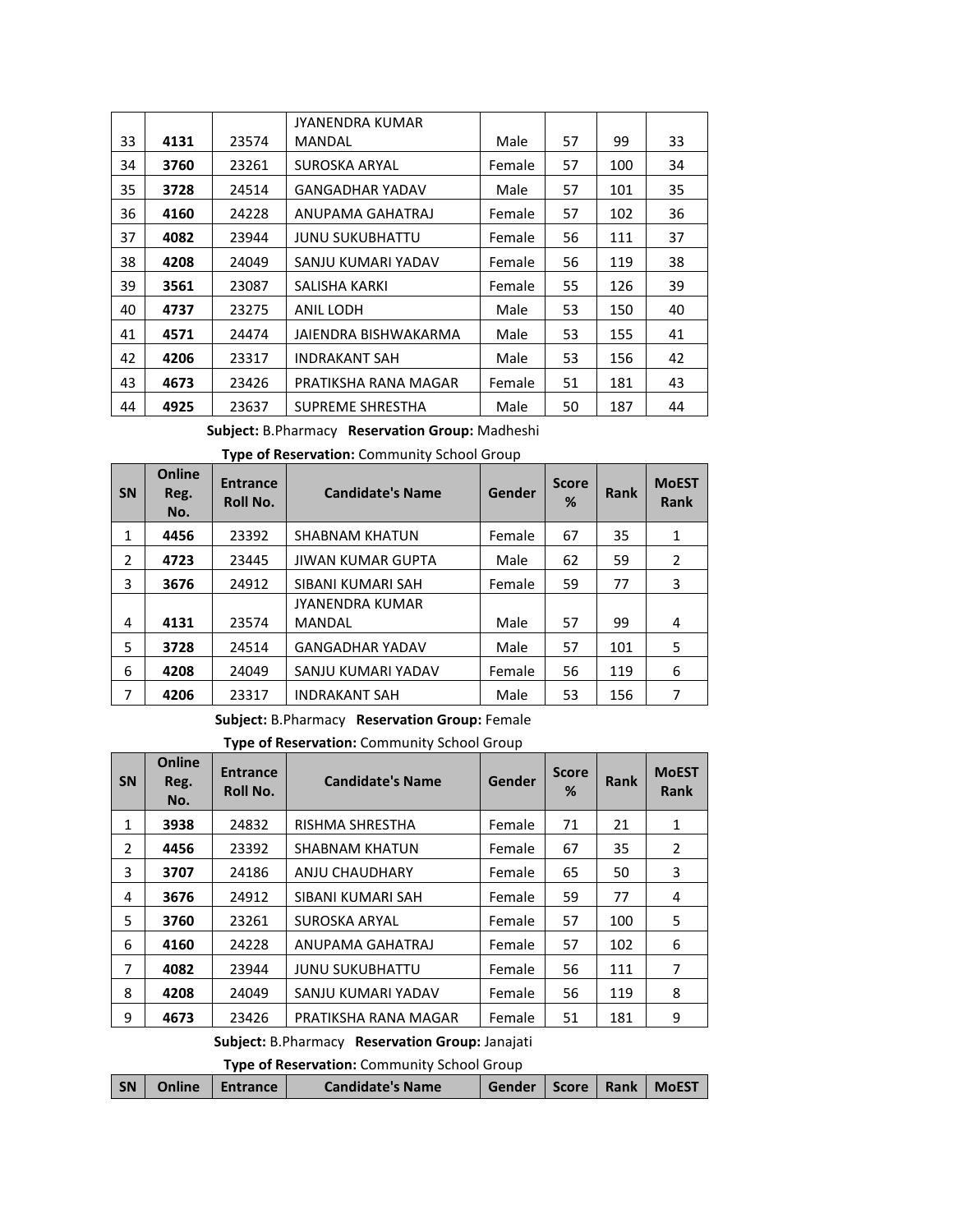|                | Reg.<br>No. | <b>Roll No.</b> |                          |        | %  |     | <b>Rank</b>    |
|----------------|-------------|-----------------|--------------------------|--------|----|-----|----------------|
| 1              | 3938        | 24832           | RISHMA SHRESTHA          | Female | 71 | 21  | 1              |
|                |             |                 | <b>MAHABIR CHAUDHARY</b> |        |    |     |                |
| $\overline{2}$ | 4848        | 24402           | THARU                    | Male   | 68 | 32  | $\overline{2}$ |
| 3              | 3707        | 24186           | ANJU CHAUDHARY           | Female | 65 | 50  | 3              |
| 4              | 3562        | 23010           | <b>RANJIT SHRESTHA</b>   | Male   | 63 | 58  | 4              |
| 5              | 4082        | 23944           | <b>JUNU SUKUBHATTU</b>   | Female | 56 | 111 | 5              |
| 6              | 4673        | 23426           | PRATIKSHA RANA MAGAR     | Female | 51 | 181 | 6              |

### **Subject:** B.Pharmacy **Reservation Group:** Dalit

**Type of Reservation:** Community School Group

| <b>SN</b>      | <b>Online</b><br>Reg.<br>No. | <b>Entrance</b><br><b>Roll No.</b> | <b>Candidate's Name</b> | Gender | <b>Score</b><br>% | <b>Rank</b> | <b>MoEST</b><br><b>Rank</b> |
|----------------|------------------------------|------------------------------------|-------------------------|--------|-------------------|-------------|-----------------------------|
|                | 4110                         | 23658                              | <b>DEEPAK GR</b>        | Male   | 59                | 81          |                             |
|                |                              |                                    | <b>JYANENDRA KUMAR</b>  |        |                   |             |                             |
| $\overline{2}$ | 4131                         | 23574                              | <b>MANDAL</b>           | Male   | 57                | 99          |                             |
| 3              | 4160                         | 24228                              | ANUPAMA GAHATRAJ        | Female | 57                | 102         | 3                           |
| 4              | 4571                         | 24474                              | JAIENDRA BISHWAKARMA    | Male   | 53                | 155         | 4                           |
|                |                              |                                    |                         |        |                   |             |                             |

राजस्व तथा कागजात नबुझाएका उम्मेदवारहरु

|   | 4799 | 23310 | RAJEENA SHRESTHA    | Female | 83 |    |
|---|------|-------|---------------------|--------|----|----|
|   | 4328 | 24531 | BANDANA KUMARI SAH  | Female | 70 | 23 |
|   | 4584 | 24823 | AMAR KUMAR PODDAR   | Male   | 66 | 42 |
| 4 | 4353 | 24864 | <b>JITENDRA ROY</b> | Male   | 63 |    |

# **Subject:** B.Pharmacy **Reservation Group:** Madheshi

### **Type of Reservation:** Other School Group

| <b>SN</b>      | <b>Online</b><br>Reg.<br>No. | <b>Entrance</b><br><b>Roll No.</b> | <b>Candidate's Name</b> | Gender | <b>Score</b><br>% | <b>Rank</b> | <b>MoEST</b><br><b>Rank</b> |
|----------------|------------------------------|------------------------------------|-------------------------|--------|-------------------|-------------|-----------------------------|
| 1              | 3329                         | 24850                              | <b>RAJ BIKRAM SHAH</b>  | Male   | 71                | 18          | 1                           |
|                |                              |                                    | <b>BIKASH KUMAR</b>     |        |                   |             |                             |
| 2              | 3945                         | 23240                              | <b>MAHATO</b>           | Male   | 67                | 34          | 2                           |
| 3              | 4431                         | 23891                              | SANJEEV SINGH           | Male   | 67                | 36          | 3                           |
|                |                              |                                    | AMAR KUMAR              |        |                   |             |                             |
| 4              | 4584                         | 24823                              | <b>PODDAR</b>           | Male   | 66                | 42          | 4                           |
| 5              | 4047                         | 24774                              | <b>GEETA SAH</b>        | Female | 64                | 52          | 5                           |
| 6              | 3494                         | 24351                              | Laxmi KUMARI SAH        | Female | 61                | 63          | 6                           |
| $\overline{7}$ | 4737                         | 23275                              | <b>ANIL LODH</b>        | Male   | 53                | 150         | 7                           |

**Subject:** B.Pharmacy **Reservation Group:** Female **Type of Reservation:** Other School Group

| <b>SN</b> | <b>Online</b><br>Reg.<br>No. | <b>Entrance</b><br><b>Roll No.</b> | <b>Candidate's Name</b> | Gender | <b>Score</b><br>% | <b>Rank</b> | <b>MOEST</b><br>Rank |
|-----------|------------------------------|------------------------------------|-------------------------|--------|-------------------|-------------|----------------------|
|           | 3708                         | 24181                              | <b>BIJETA GELAL</b>     | Female | 76                | 12          |                      |
| C.        | 3853                         | 24646                              | <b>ALISHA RIJAL</b>     | Female | 71                | 19          |                      |